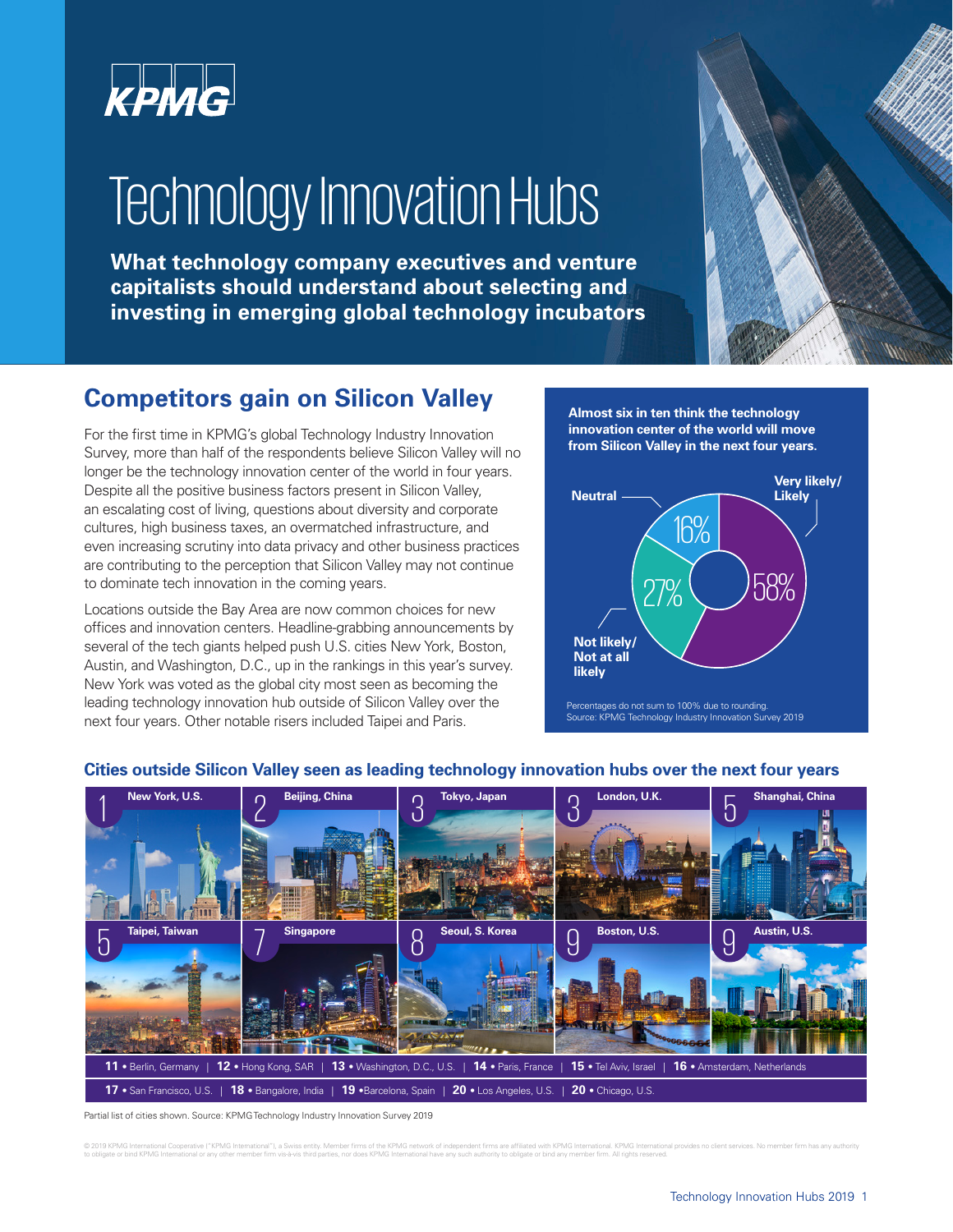Several cities were again named in the top group, although some changed positions, such as Beijing moving ahead of Shanghai. Sydney, Toronto, and Shenzhen dropped outside the top 20 this year.

KPMG's survey reveals the perceptions of over 740 global technology industry leaders. When these views on the top ranked cities are juxtaposed with data-driven rankings from other sources, we can gain additional insight into the prospects of the technology innovation hubs. The publicly available indices we explored were these, and observations on select ranked cities follows:

- A.T. Kearney's 2018 Global Cities Report analyzes the outlook for a city's potential based on 13 metrics across the four dimensions of economics, innovation, governance, and personal well-being
- The Smart Cities Index by the EasyPark Group uses 24 factors to rank the world's most technologically savvy cities
- The Cities in Motion Index from the IESE Business School at the University of Navarra ranks the world's cities on sustainability and quality of life based on 83 indicators across nine dimensions
- Mercer's Quality of Living Rankings evaluates 39 factors affecting a city's quality of living

#### **North America**

**New York** ranked highly with only one outlier result (defined as a score outside the top 20). The fact that several of the tech giants are investing billions of dollars into new work spaces and placing tens of thousands of new positions in New York support the top ranking in KPMG's survey.

**Boston** and **Washington, D.C.**, both had outlier scores, but not as drastic as some of the other cities ranked in KPMG's survey.

#### **Europe**

**Berlin** performed most consistently, ranking between 11th and 18th in the KPMG survey and the other four indices. With no outlying results that all the other cities on the KPMG list have, an argument can be made that Berlin's potential as a future tech innovation center is underrated.

**Paris**, unranked in KPMG's survey last year, rocketed into 14th place this year and also scored very high ratings in three other indices. Its one outlier score is not as low as other cities, putting Paris firmly on the radar as a rising technology innovation hub.

#### **Asia/Pacific (ASPAC)**

**Singapore's** rankings across all indices were the most consistent among ASPAC cities. Even the two outlier results were not that low relative to other ASPAC cities.

**Tokyo**, **Seoul**, and **Hong Kong** all followed similar patterns. Each ranked well in KPMG's survey and the Cities in Motion Index. However, their scores fell significantly in the other three studies.

The remaining ASPAC cities only ranked highly in the KPMG survey. This suggests there are fundamental metrics that need to be improved to achieve sustained success as global technology innovation centers.

| <b>City</b>      | <b>KPMG Technology</b><br><b>Industry Innovation</b><br><b>Survey 2019</b> | <b>A.T. Kearney Global</b><br><b>Cities Report 2018</b> | <b>EasyPark Group Smart</b><br><b>Cities Index 2018</b> | <b>IESE Business School</b><br><b>Cities in Motion</b><br><b>Index 2018</b> | <b>Mercer Quality</b><br>of Living<br>Rankings 2018 |
|------------------|----------------------------------------------------------------------------|---------------------------------------------------------|---------------------------------------------------------|-----------------------------------------------------------------------------|-----------------------------------------------------|
| <b>New York</b>  | п                                                                          | $\overline{2}$                                          | 14                                                      | $\mathbf{1}$                                                                | 45                                                  |
| <b>Beijing</b>   | $\overline{2}$                                                             | 47                                                      | 90                                                      | 78                                                                          | 119                                                 |
| London           | $\overline{\mathbf{3}}$                                                    | $\overline{\mathbf{3}}$                                 | 45                                                      | $\overline{2}$                                                              | 41                                                  |
| <b>Tokyo</b>     | $\overline{\mathbf{3}}$                                                    | 14                                                      | 69                                                      | $\overline{\mathbf{4}}$                                                     | 50                                                  |
| <b>Shanghai</b>  | 5                                                                          | 64                                                      | 93                                                      | 57                                                                          | 103                                                 |
| <b>Taipei</b>    | 5                                                                          | 38                                                      | 55                                                      | Not rated                                                                   | 84                                                  |
| <b>Singapore</b> | $\overline{7}$                                                             | 5                                                       | 41                                                      | 6                                                                           | 25                                                  |
| <b>Seoul</b>     | 8                                                                          | 45                                                      | 73                                                      | $\overline{7}$                                                              | 79                                                  |
| <b>Boston</b>    | $9*$                                                                       | 8                                                       | 9                                                       | 21                                                                          | 35                                                  |
| <b>Berlin</b>    | 11                                                                         | 18                                                      | 13                                                      | 11                                                                          | 13                                                  |
| Hong Kong, SAR   | 12                                                                         | 54                                                      | 89                                                      | 9                                                                           | 71                                                  |
| Washington, D.C. | 13                                                                         | 24                                                      | 6                                                       | 20                                                                          | 48                                                  |
| <b>Paris</b>     | 14                                                                         | $\overline{4}$                                          | 20                                                      | $\overline{\mathbf{3}}$                                                     | 39                                                  |
| <b>Tel Aviv</b>  | 15                                                                         | 43                                                      | 99                                                      | 72                                                                          | 104                                                 |

### **City index rankings**

\* While tied with Boston, Austin was only ranked in the KPMG survey

© 2019 KPMG International Cooperative ("KPMG International"), a Swiss entity. Member firms of the KPMG network of independent firms are affiliated with KPMG International provides no client services. No member firm with a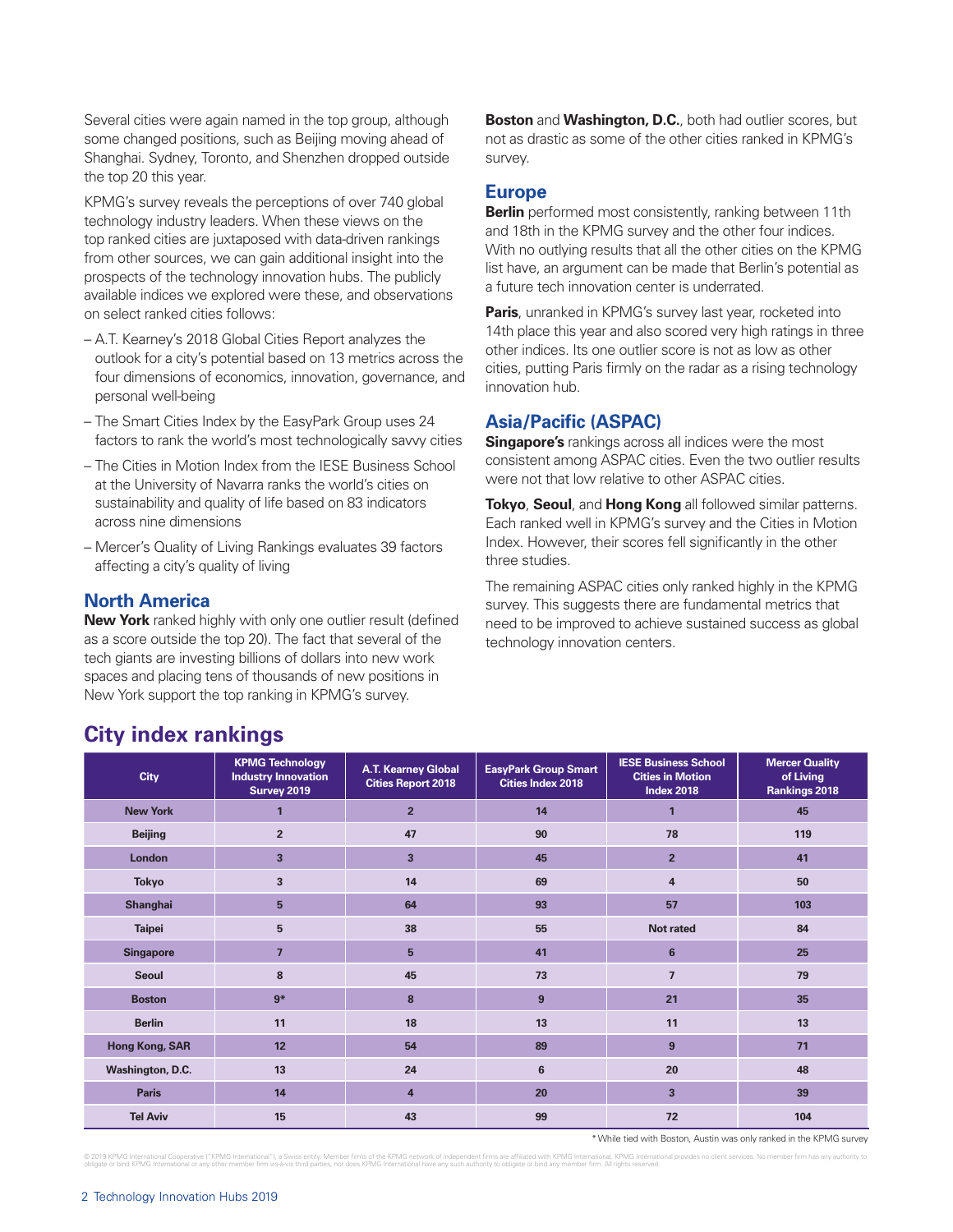## **Tech hubs spur economic growth**

The factors conducive to fostering innovation in or around a particular geography are well documented. These elements coalesce into an environment where ideas, creativity, and collaboration thrive and include:

- A pipeline of skilled talent
- Urban locale that attracts Millennials
- Positive demographic trends
- The anchor of a research-intensive university
- An established base of tech parks or accelerators
- A history of successful start-up exits
- Favorable regulatory environment
- Generous tax and other government incentives
- Available investment funding
- Modern infrastructure, including high-speed bandwidth

But why would a city, or even a country, endeavor to become a technology innovation hub? With the pressing issues that many urban centers face like transit, crime, homelessness, climate change, poverty, budgetary pressure, etc., why should a city devote precious resources towards being a technology leader? Wouldn't it be easier to let someone else develop new technology and then leverage it after it becomes scalable?

The reason, recognized with a 2018 Nobel Prize, is economic. Paul Romer of New York University received the award for his contributions to endogenous growth theory, which postulates that investments in technological innovation, the knowledge sector, and human capital function as drivers of long-term economic growth. An increase in the number

of people working in the knowledge sector increases the number of new ideas. This plethora of new ideas makes everyone else producing regular goods and services more productive. And when incremental annual economic growth compounds over decades, the effect is transformational.

## **U.S. and China still disruptors**

Largely reflective of the survey's city rankings, the U.S. and China held on to the top two spots in the survey rankings for countries expected to produce the most disruptive technologies (23 percent versus 17 percent). However, the U.S.'s lead shrunk a little bit from last year when the U.S. garnered an eight-percentage-point difference over China for the top spot.

The U.K. and Japan were almost tied in last year's KPMG survey, with the U.K. edging Japan for fourth place. This year, however, while Tokyo and London tied for third in the city rankings, the U.K. as a nation created some separation to be voted in sole position of third. India went from third place to sixth this year.

Similar to the exercise performed for the cities, third-party indices can be reviewed to gauge the perceptions in KPMG's survey against more data-driven analyses. One recent study is the 2019 Bloomberg Innovation Index, which analyzes dozens of criteria across seven metrics to rank the world's most innovative countries.

In their index, Bloomberg ranked the U.S. 8th, China 16th, the U.K. 18th, Japan 9th, Singapore 6th, India 54th, Germany 2nd, and South Korea 1st. All rankings except Singapore were different than the perceptions of KPMG's respondents, some substantially so.

In a longer-term outlook from First Round Capital, 57 percent of venture-backed startup founders believe the U.S. will (still) be the center of the tech world in 10 years, while 39 percent said China.<sup>1</sup>

1 First Round Capital, State of Startups 2018



© 2019 KPMG international Cooperative ("KPMG international"), a Swiss entity. Member firms of the KPMG network of independent firms are affiliated with KPMG international have been the stroken to color the stroken in the s